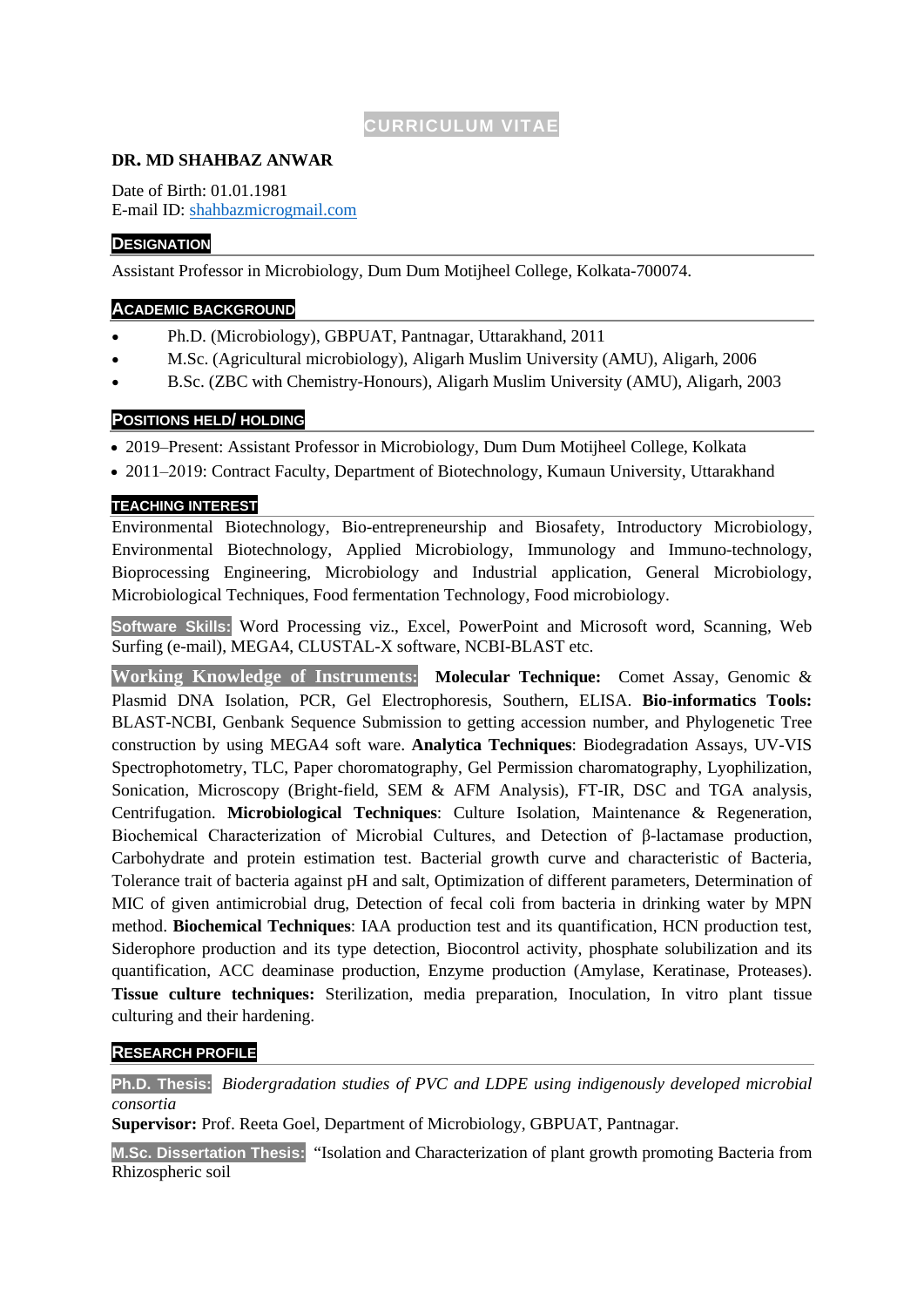**Supervisor:** Prof. Javed Musarrat, Department of Agricultural Microbiology, Faculty of Agricultural Science, AMU, Aligarh.

## **PUBLICATIONS:**

#### **Journal Paper:**

- 1. Bhatt, P., Verma, A., Verma, S., **Anwar, M.S.**, Prasher, P., Mudila, H., Chen, S. (2020). Understanding Phytomicrobiome: A Potential Reservoir for Better Crop Management. *Sustainability*, 12: 5446.
- 2. **Anwar, M.S.,** Paliwal, A., Firdous, N., Verma, A., Kumar, A., Pande, V. (2019). Co-culture development and bioformulation efficacy of psychrotrophic PGPRs to promote growth and development of Pea (Pisum sativum) plant. *J. Gen. Appl. Microbiol*., 65: 88–95.
- 3. **Anwar, M.S.,** Upadhyay, M. Firdous, N., Verma, A., Pande, V. (2017). Multi-trait activity of Enterobacter sp. Strain MH4 towards Fluorene Degradation as well as in Plant Growth Promotion. *SOJ Microbiology & Infectious Diseases,* 5(5): 1-10.
- 4. Paliwal, A., **Anwar, M.S.,** Firdous, N. (2016). Analysis of Various PGP Activities of Psychrotrophic Bacteria WBT1, and Its Efficacy under Bioformulation. *J. Chem. Eng. Chem. Res.*, 3(11): 1050-1056.
- 5. Verma, A., Singh, H., **Anwar, M.S.,** Kumar, S., Ansari, M.W., Agrawal, S. (2016) Production of Thermostable Organic Solvent Tolerant Keratinolytic Protease from Thermoactinomyces sp. RM4: IAA Production and Plant Growth Promotion. *Frontier in Microbiology*, 7: 1-13.
- 6. Verma, A., Singh, H., **Anwar, M.S.,** Chattopadhyay, A., Tiwari, K.K., Kaur, S., Dhilon, G.S. (2016). Microbial keratinases: industrial enzymes with waste management potential. *Critical Reviews in Biotechnology*, 13: 1-16.
- 7. **Anwar, M.S.,** Kapri, A., Chaudhary, V., Mishra, A., Ansari, M.W., Souche, Y., Nautiyal, C., Zaidi, M.G.H., Goel, R. (2015). Response of indigenously developed bacterial consortia in progressive degradation of polyvinyl chloride. *Protoplasma*, 253(5): 1023-1032.
- 8. **Anwar, M.S**., Siddiqui, M.T., Verma, A., Ansari, M.W., Nailwal, T.K. Pande, V. (2014). Multitrait plant growth promoting (PGP) rhizobacteria isolated from Brassica juncea rhizosphere: Keratin degradation and plant growth promotion. *Commun. Integr. Biol*. 7(1): e27683(1-9).
- 9. Nailwal, S., **Anwar, M.S.**, Budhani, K.K., Verma, A., Nailwal, T.K. (2014). Burkholderia sp. from rhizosphere of Rhododendron arboretum: Isolation, identification and plant growth promotory (PGP) activities. *J. Appl. Nat. Sci.*, 6(2): 473-479.
- 10. Verma A, Singh H, **Anwar M.S.**, Ansari M.W., Agrawal S. (2014). Production of alkaline protease from a haloalkaliphilic soil thermoactinomycete and its application in feather fibril disintegration. *Afr. J. Microbiol. Res.*, 8(27): 2565-2573.
- 11. **Anwar, M.S.,** Rana, V.R.S., Pande, V. (2014). Isolation screening and characterization of B. cereus and E. asburiae isolated from rhizospheric soils of Uttarakhand for different plant growth promoting (PGP) activities: an invitro study. *Int. J. Appl. Bas. Appl. Agric. Res.*, 12(2): 214-260.
- 12. Verma, A., Ansari, M.W., **Anwar, M.S.,** Agarwal, R., Agarwal, S. (2013). Alkaline Protease from Thermoactinomyces sp. RS1 mitigates industrial pollution. *Protoplasma*, 251(3): 711-718.
- 13. **Anwar, M.S.,** Negi, H., Zaidi, M.G.H., Gupta, S., Goel, R. (2013). Biodeterioration studies of thermoplastics in nature using indigenous bacterial consortia. *Braz. arch. biol. technol.*, 56(3): 475-484.
- 14. **Anwar, M.S.** (2012). Isolation and Characterization of Phosphate Solubilizing Microorganism, Res. J. Agri. Sci., 3(2): 336-340.
- 15. Sah, A., Negi, H., Kapri, A., **Anwar, M.S.,** Goel, R. (2011). Comparative shelf life and efficacy of LDPE and PVC degrading bacterial consortia under bioformulation, *Ekologija*, 57(2): 55–61.